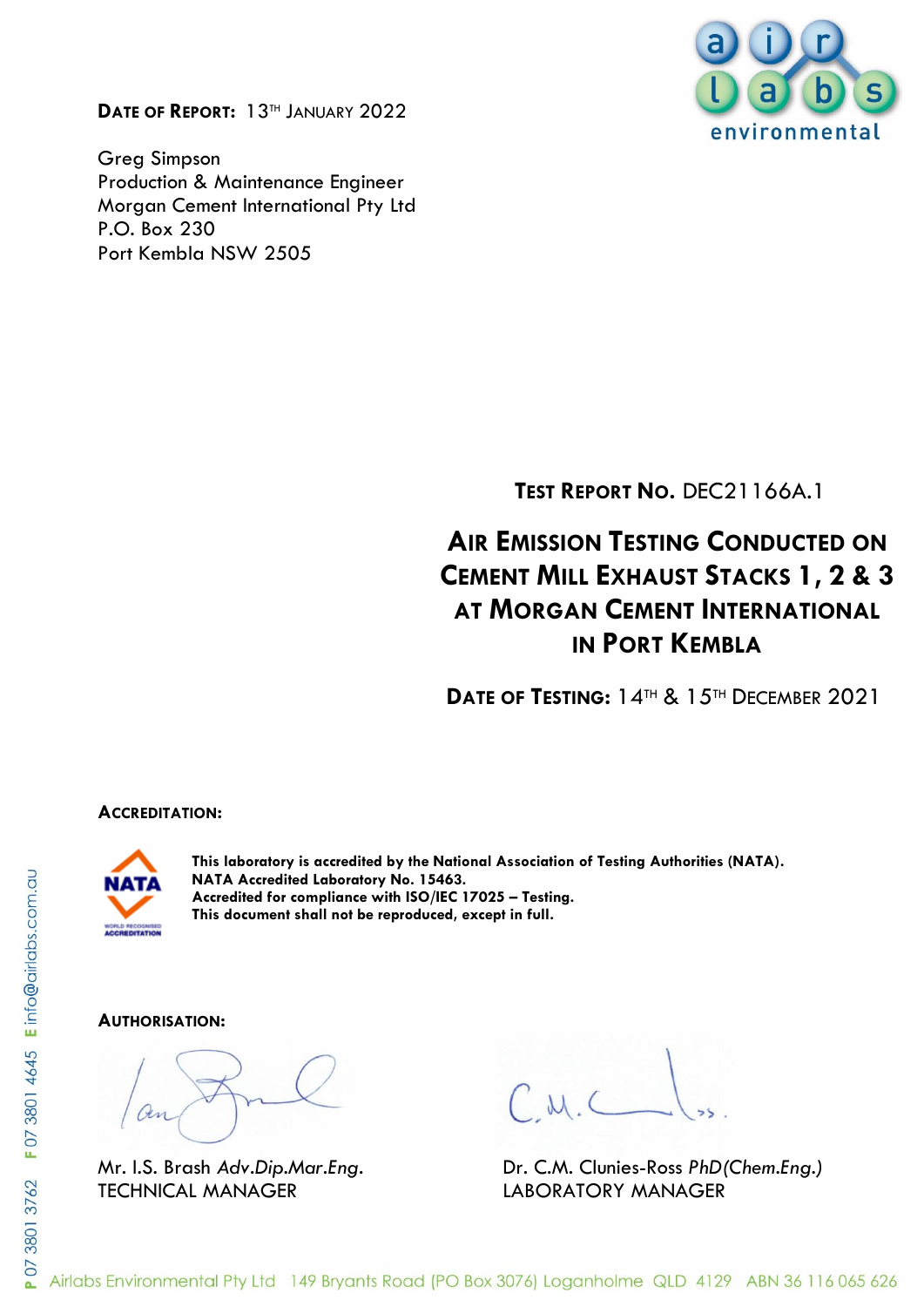# TABLE OF CONTENTS

| EXECUTIVE SUMMARY 3                                                                                                                                                                                                                 | Page |
|-------------------------------------------------------------------------------------------------------------------------------------------------------------------------------------------------------------------------------------|------|
| INTRODUCTION 4                                                                                                                                                                                                                      |      |
|                                                                                                                                                                                                                                     |      |
|                                                                                                                                                                                                                                     |      |
| SUITABILITY OF SAMPLING PLANE <b>[19]</b> The main and the set of a state of a state of a state of a state of a state of a state of a state of a state of a state of a state of a state of a state of a state of a state of a state |      |
|                                                                                                                                                                                                                                     |      |
| RESULTS 8 - 10                                                                                                                                                                                                                      |      |

#### *List of Tables*

|                                                                                                             | $\overline{\phantom{a}}$ 3 |
|-------------------------------------------------------------------------------------------------------------|----------------------------|
|                                                                                                             |                            |
|                                                                                                             |                            |
|                                                                                                             |                            |
|                                                                                                             |                            |
| Table 7: Sampling Conditions for the Cement Mill 1 Exhaust Duct on 14 <sup>th</sup> December 20218          |                            |
|                                                                                                             |                            |
| <b>Table 9:</b> Sampling Conditions for the Cement Mill 2 Exhaust Duct on 15 <sup>th</sup> December 2021    | - 10                       |
| <b>Table 10:</b> Test Results for the Cement Mill 2 Exhaust Duct on 15 <sup>th</sup> December 2021          | $\overline{10}$            |
| <b>Table 11:</b> Sampling Conditions for the Cement Mill 3 Exhaust Duct on 14 <sup>th</sup> December 202112 |                            |
| 12 Table 12: Test Results for the Cement Mill 3 Exhaust Duct on 14th December 2021                          |                            |

#### *List of Figures*

| Figure 1: Cement Mill 1 Exhaust Duct |  |
|--------------------------------------|--|
| Figure 2: Cement Mill 2 Exhaust Duct |  |
| Figure 3: Cement Mill 3 Exhaust Duct |  |
|                                      |  |

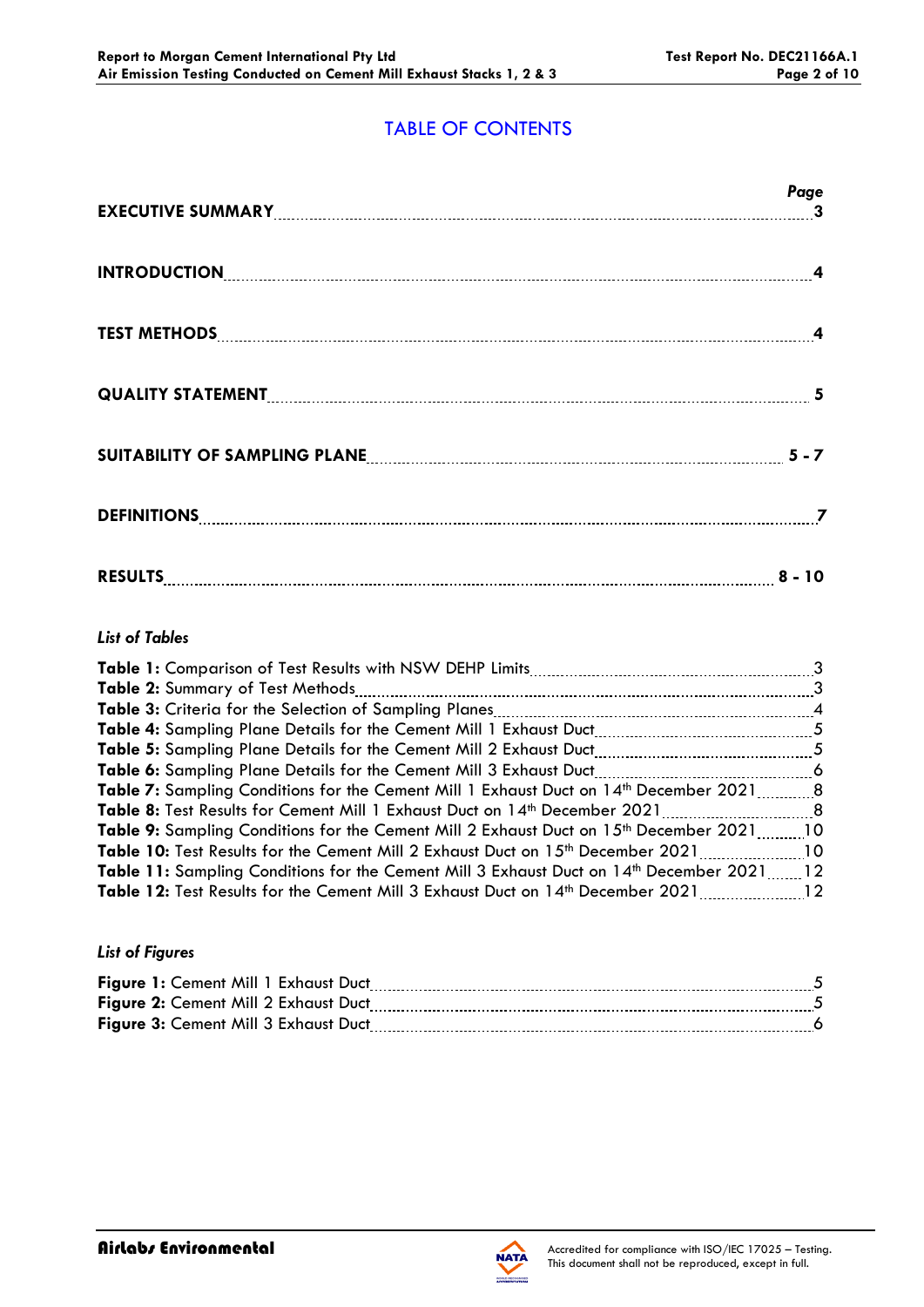## EXECUTIVE SUMMARY

AirLabs Environmental Pty Ltd was commissioned by Morgan Cement International Pty Ltd to monitor stack emissions from Mills 1, 2 & 3 Exhaust Stacks. All sampling was conducted by Airlabs Environmental on the 14<sup>th</sup> & 15<sup>th</sup> December 2021.

Analysis was undertaken by Airlabs Environmental and the National Measurement Institute (NMI) in accordance with our terms of NATA accreditation. Unless otherwise indicated, the methods cited in this report have been performed without deviation.

| <b>Release Point</b> | <b>Parameter</b>                      | Concentration<br>(mg/m $^3$ ) |
|----------------------|---------------------------------------|-------------------------------|
| Mill 1               | Fine particulates ( $PM_{10}$ )       | 2.0                           |
| Mill $2$             | Fine particulates $(PM_{10})$         | 1.3                           |
| Mill 3               | Fine particulates (PM <sub>10</sub> ) | 0.91                          |

**Table 1:** Summary of Test Results

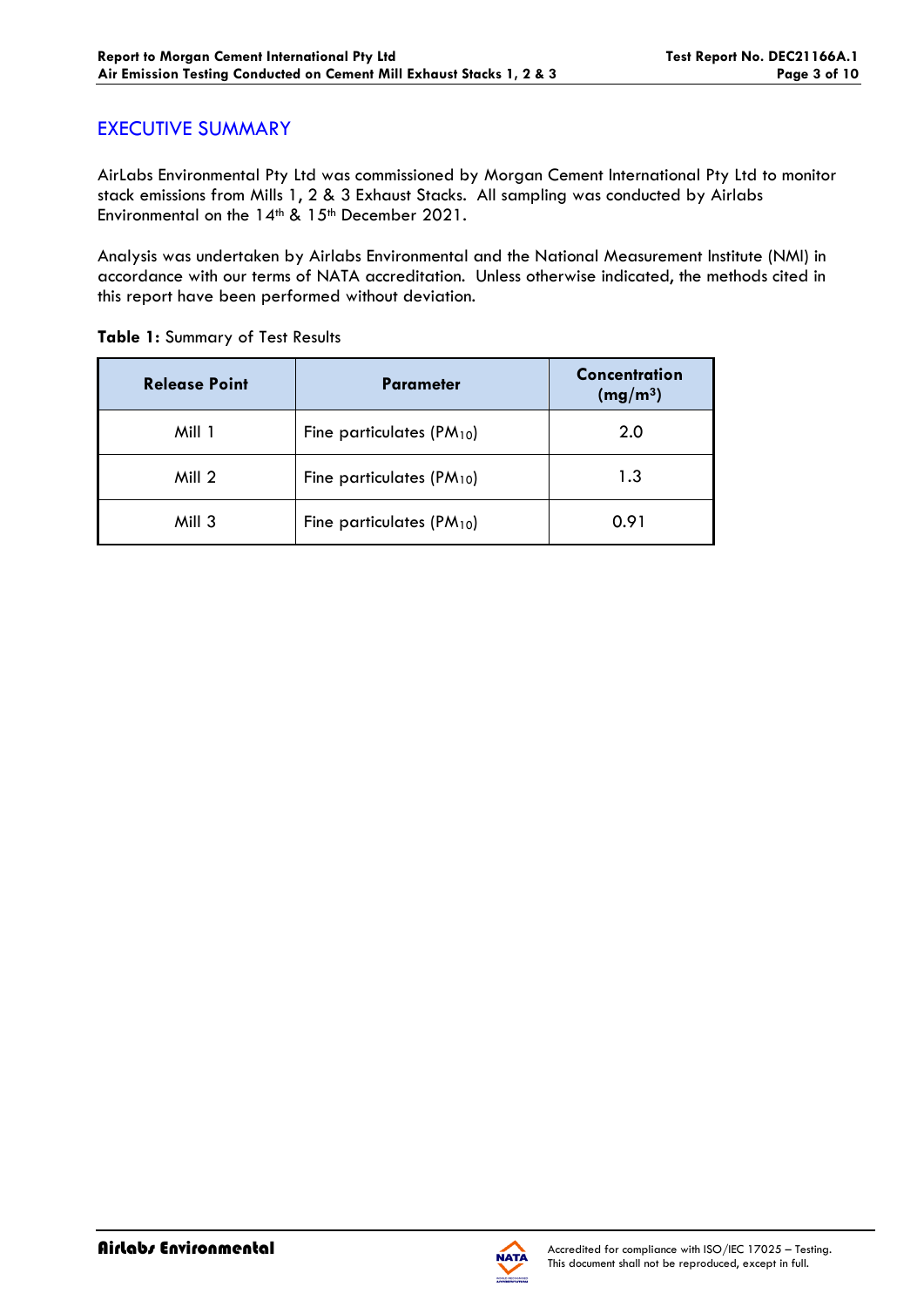## **INTRODUCTION**

Airlabs Environmental Pty Ltd was commissioned by Morgan Cement International Pty Ltd to conduct air emissions monitoring of the exhaust ducts leaving Cement Mills 1, 2 and 3 for the following parameters:

- Gas velocity and volume flow rate
- **Temperature**
- Concentration of water vapour (moisture content)
- Concentration of oxygen and carbon dioxide
- Dry molecular weight & density of gases
- Concentration and mass emission rate of: - fine particulates (PM<sub>10</sub>).

All sampling was conducted on  $14<sup>th</sup>$  &  $15<sup>th</sup>$  December 2021.

# TEST METHODS

All sampling was undertaken by Airlabs Environmental. Airlabs Environmental is NATA accredited for all sampling undertaken for this project (NATA Accredited Laboratory No. 15463). Analysis was undertaken by Airlabs Environmental in accordance with our terms of accreditation. Specific details of the test methods used are available upon request.

|                                       | <b>Test Method</b>        | <b>Method</b>             | <b>Estimated</b>                         | <b>NATA Accredited</b> |                 |
|---------------------------------------|---------------------------|---------------------------|------------------------------------------|------------------------|-----------------|
| <b>Test Parameter</b>                 |                           | <b>Detection</b><br>Limit | <b>Measurement</b><br><b>Uncertainty</b> | Sampling               | <b>Analysis</b> |
| Sample plane criteria                 | NSWEPA TM-1               | NA.                       | NA.                                      | $\checkmark$           | NA.             |
| Gas velocity                          | NSWEPA TM-2               | $3 \text{ m/s}$           | ±13%                                     | $\checkmark$           | <b>NA</b>       |
| Temperature                           | NSWEPA TM-2               | 273K (0°C)                | $\pm 2.6\%$                              | $\checkmark$           | <b>NA</b>       |
| Moisture content                      | NSWEPA TM-22              | $0.2\%$ v/v               | $\pm$ 12%                                | $\sqrt{}$              | $\checkmark$    |
| Oxygen & carbon dioxide               | NSWEPA TM-24 &<br>$TM-25$ | $0.1\%$ v/v               | $\pm 6\%$                                | $\checkmark$           |                 |
| Dry molecular weight &<br>gas density | NSWEPA TM-23              | NA.                       | $\pm$ 13%                                | $\checkmark$           |                 |
| <b>Fine Particulates</b>              | NSWEPA OM-5               | $0.5 \text{ mg/m}^3$      | ± 17.8%                                  | $\checkmark$           |                 |

#### **Table 2:** Summary of Test Methods

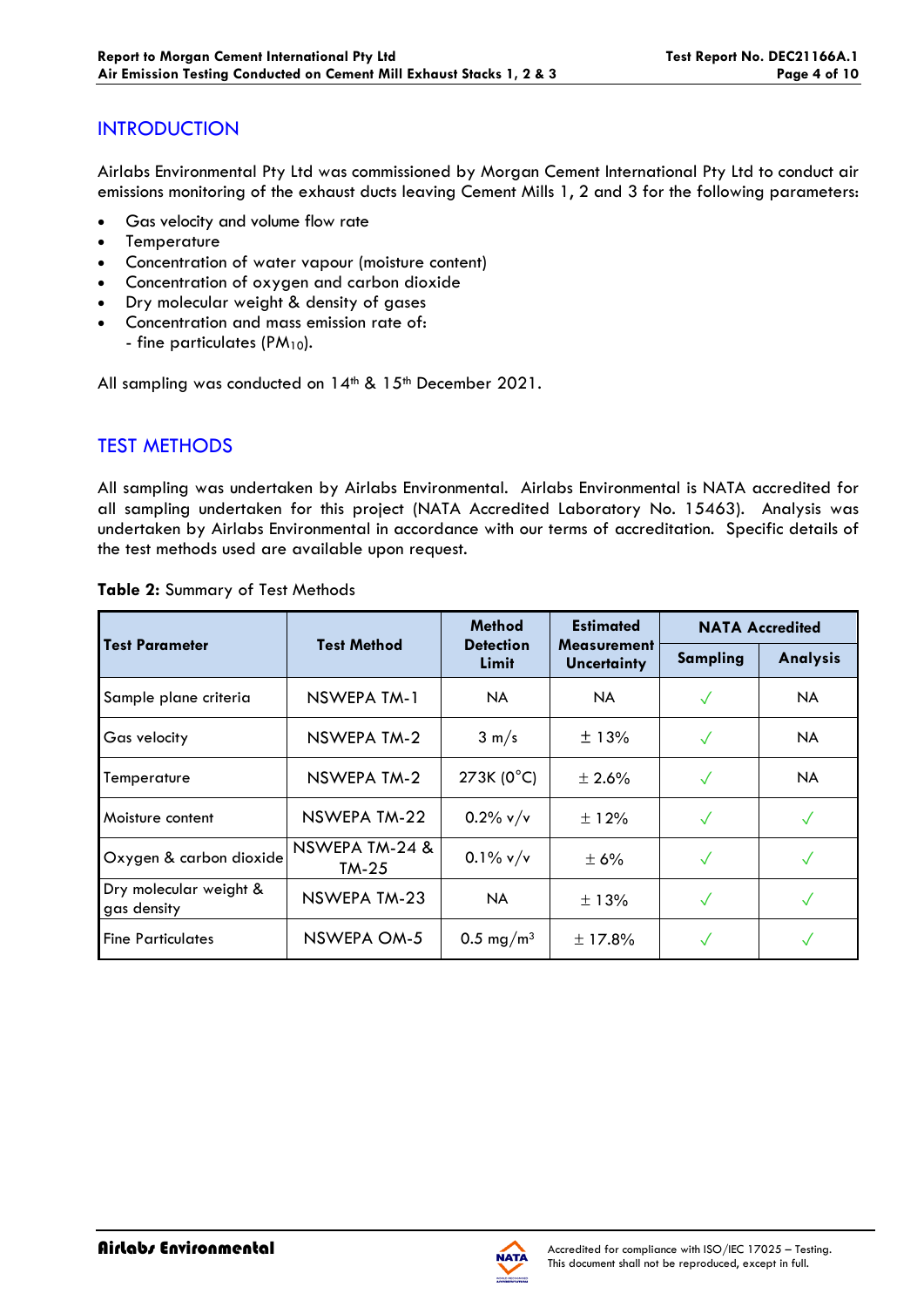## QUALITY STATEMENT

AirLabs Environmental is committed to providing the highest quality data to all our clients, as reflected in our ISO 17025 (NATA) accreditation. This requires strict adherence to and continuous improvement of all our processes and test work. Our goal is to exceed the QA/QC requirements as set by our clients and appropriate governmental entities and to ensure that all data generated is scientifically valid and defensible.

Airlabs Environmental is NATA accredited for all sampling undertaken for this project. Analysis was undertaken by the Airlabs Environmental in accordance with our terms of accreditation.

## SUITABILITY OF SAMPLING PLANE

The criteria for sampling planes as specified in AS4323.1-1995 'Stationary Source Emissions, Method 1: Selection of Sampling Provisions' states that, in the absence of cyclonic flow activity, ideal sampling plane conditions are found to exist at the positions given in Table 3 below:

| <b>Type of flow disturbance</b>                          | Minimum distance upstream<br>from disturbance, diameters<br>(D) | Minimum distance<br>downstream from<br>disturbance, diameters<br>(D) |
|----------------------------------------------------------|-----------------------------------------------------------------|----------------------------------------------------------------------|
| Bend, connection, junction,<br>direction change          | >2D                                                             | >6D                                                                  |
| Louvre, butterfly damper<br>(partially closed or closed) | >3D                                                             | >6D                                                                  |
| Axial fan                                                | >3D                                                             | >8D (see Note)                                                       |
| Centrifugal fan                                          | >3D                                                             | >6D                                                                  |

#### **Table 3:** Criteria for the Selection of Sampling Planes

**NOTE:** The plane should be selected as far as practicable from a fan. Flow straighteners may be required to ensure the position chosen meets the check criteria listed in Items (a) to (f) below.

Section 4.1 of AS 4323.1-1995 (Ideal Sampling Positions) states that the location of the sampling plane shall be such that it meets the following criteria:

- (a) The gas flow is basically in the same direction at all points along each sampling traverse.
- (b) The gas velocity at all sampling points is greater than  $3 \text{ m/s}$ .
- (c) The gas flow profile at the sampling plane shall be steady, evenly distributed and not have a cyclonic component which exceeds an angle of 15° to the duct axis, when measured near the periphery of a circular sampling plane.
- (d) The temperature difference between adjacent points of the survey along each sampling traverse is less than 10% of the absolute temperature, and the temperature at any point differs by less than 10% from the mean.
- (e) The ratio of the highest to lowest pitot pressure difference shall not exceed 9:1 and the ratio of highest to lowest gas velocities shall not exceed 3:1. For isokinetic testing with the use of impingers, the gas velocity ratio across the sampling plane should not exceed 1.6:1.
- (f) The gas temperature at the sampling plane should preferably be above the dewpoint.

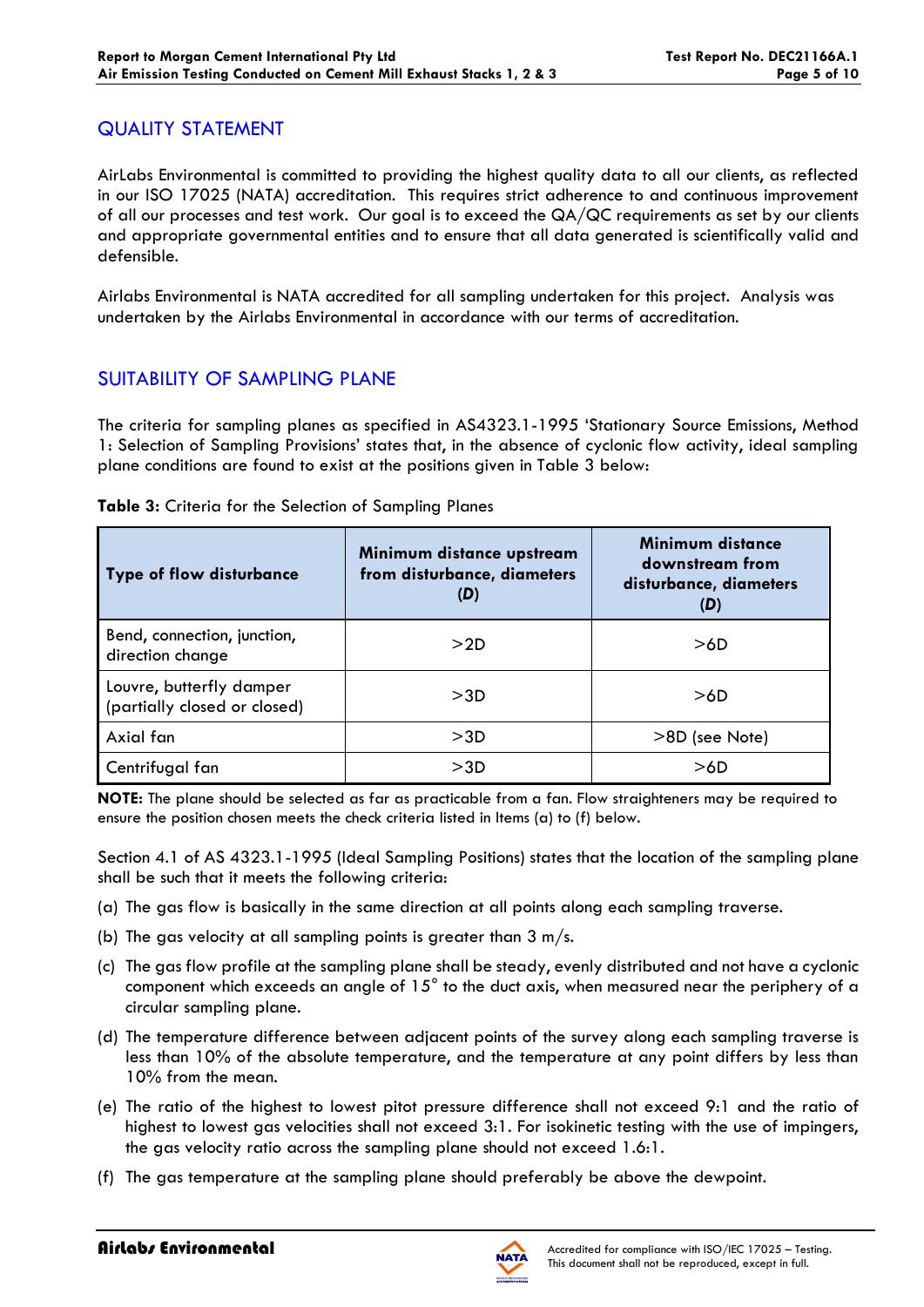### SUITABILITY OF SAMPLING PLANE Continued

When the criteria in Table 3 cannot be met, a greater number of sampling points is used in order to retain as much accuracy as is practicable, as outlined in Section 4.2 of AS 4323.1-1995 (Non-Ideal Sampling Positions). The sampling plane details and required number of sampling points for Cement Mills 1, 2 and 3 are given in Tables 4, 5 and 6 below:

**Table 4:** Sampling Plane Details for the Cement Mill 1 Exhaust Duct **Figure 1:** Cement Mill 1 Exhaust Duct

| Parameter                                     |                          |
|-----------------------------------------------|--------------------------|
| Stack Shape                                   | Circular                 |
| Actual Stack Internal Diameter (m)            | 0.850                    |
| Direction of Air Flow                         | Vertical                 |
| Type of Disturbance, Upstream                 | Bend                     |
| <b>Distance from Upstream Disturbance</b>     | 4 D (< 6D)               |
| Type of Disturbance, Downstream               | <b>Butterfly damper</b>  |
| Distance to Downstream Disturbance            | 1 D (< 3 D)              |
| Compliance with AS 4323.1, Ideal Conditions   | No                       |
| Standard No. of Sampling Points per Traverse  | 6                        |
| <b>Number of Traverses</b>                    | $\mathfrak{p}$           |
| <b>Correction Factor</b>                      | 1.265                    |
| Corrected No. of Sampling Points per Traverse | 8                        |
| Total No. of Sampling Points                  | 16                       |
| Stratified                                    | No                       |
| Cyclonic                                      | No ( $\leq 15^{\circ}$ ) |
| <b>Velocity Difference</b>                    | 1.2:1 $(< 1.6:1)$        |
| Absolute Temperature Difference (K)           | < 10%                    |
| Minimum Velocity at any Sample Point (m/s)    | > 3                      |

**Table 5:** Sampling Plane Details for the Cement Mill 2 Exhaust Duct **Figure 2:** Cement Mill 2 Exhaust Duct

| <b>Parameter</b>                              |                         |  |  |
|-----------------------------------------------|-------------------------|--|--|
| <b>Stack Shape</b>                            | Circular                |  |  |
| Actual Stack Internal Diameter (m)            | 0.850                   |  |  |
| Direction of Air Flow                         | Vertical                |  |  |
| Type of Disturbance, Upstream                 | Bend                    |  |  |
| <b>Distance from Upstream Disturbance</b>     | 4 D (< 6D)              |  |  |
| Type of Disturbance, Downstream               | <b>Butterfly damper</b> |  |  |
| Distance to Downstream Disturbance            | 1 D (< 3 D)             |  |  |
| Compliance with AS 4323.1, Ideal Conditions   | No.                     |  |  |
| Standard No. of Sampling Points per Traverse  | 6                       |  |  |
| <b>Number of Traverses</b>                    | $\mathfrak{D}$          |  |  |
| <b>Correction Factor</b>                      | 1.265                   |  |  |
| Corrected No. of Sampling Points per Traverse | 8                       |  |  |
| <b>Total No. of Sampling Points</b>           | 16                      |  |  |
| <b>Stratified</b>                             | No                      |  |  |
| Cyclonic                                      | No $(< 15^{\circ})$     |  |  |
| <b>Velocity Difference</b>                    | 1.3:1 $($ 1.6:1)        |  |  |
| Absolute Temperature Difference (K)           | < 10%                   |  |  |
| Minimum Velocity at any Sample Point (m/s)    | $>$ 3                   |  |  |





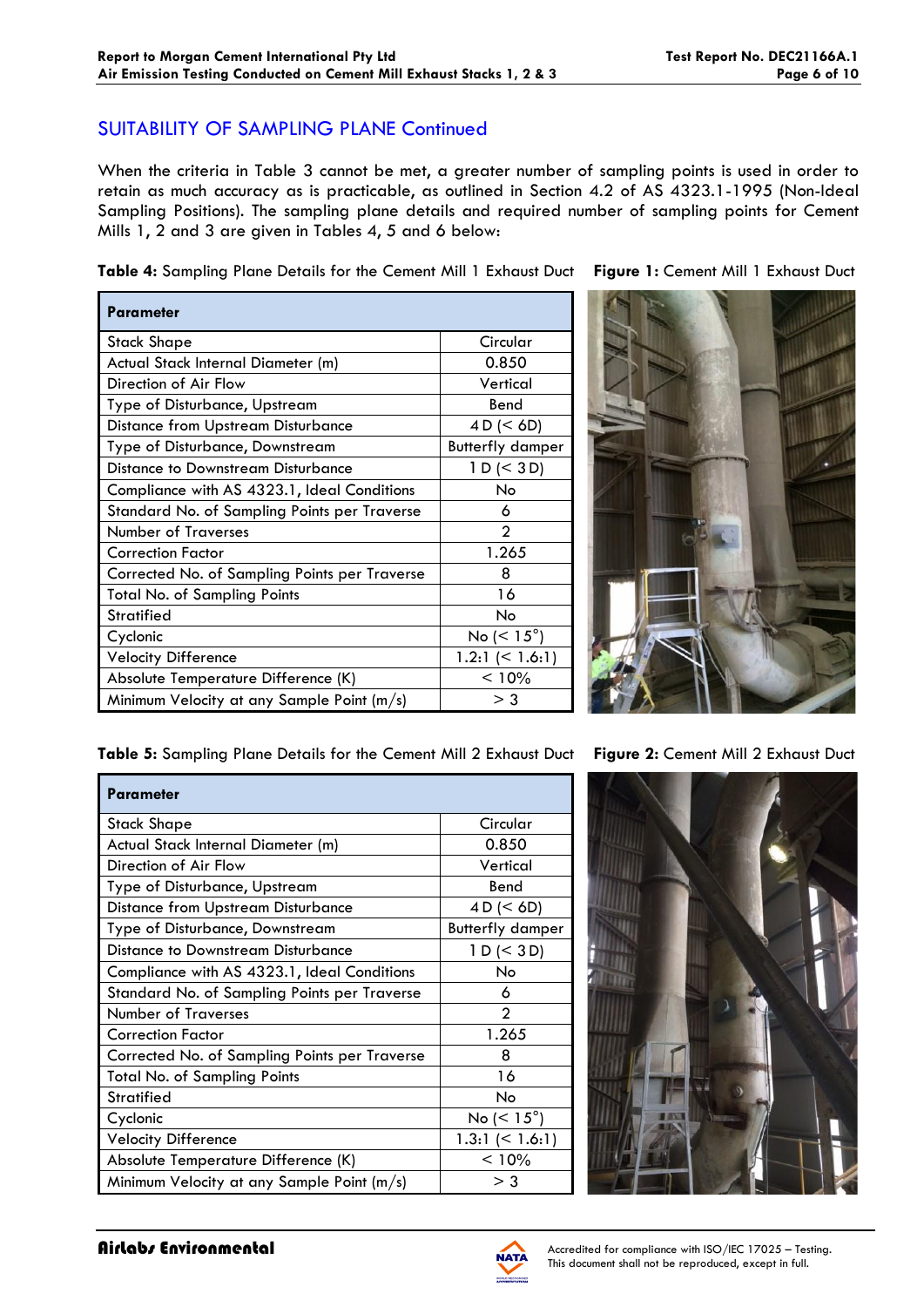# SUITABILITY OF SAMPLING PLANE Continued

**Table 6:** Sampling Plane Details for the Cement Mill 3 Exhaust Duct **Figure 3:** Cement Mill 3 Exhaust Duct

| <b>Parameter</b>                              |                       |
|-----------------------------------------------|-----------------------|
| Stack Shape                                   | Rectangular           |
| Actual Duct Internal Diameter (m)             | $1.77 * 0.800$        |
| Direction of Discharge to Air                 | Horizontal            |
| Type of Disturbance, Upstream                 | Centrifugal Fan       |
| Distance from Upstream Disturbance            | 3.4 D (< 6 D)         |
| Type of Disturbance, Downstream               | Duct Exit             |
| Distance to Downstream Disturbance            | 4.9 D ( $>$ 2 D)      |
| Compliance with AS 4323.1, Ideal Conditions   | No                    |
| Standard No. of Sampling Points per Traverse  | 2                     |
| <b>Number of Traverses</b>                    | 3                     |
| <b>Correction Factor</b>                      | 1.15                  |
| Corrected No. of Sampling Points per Traverse | 3                     |
| <b>Total No. of Sampling Points</b>           | 9                     |
| <b>Stratified</b>                             | <b>No</b>             |
| Cyclonic                                      | No ( $< 15^{\circ}$ ) |
| <b>Velocity Difference</b>                    | $1.1:1 \le 1.6:1$     |
| Absolute Temperature Difference (K)           | < 10%                 |
| Minimum Velocity at any Sample Point (m/s)    | $>$ 3                 |



# **DEFINITIONS**

| 'NSWEPA'            | New South Wales Environment Protection Authority.                                   |
|---------------------|-------------------------------------------------------------------------------------|
| 'USEPA'             | United States Environmental Protection Agency.                                      |
| 'NA'                | Not applicable.                                                                     |
| 'Am <sup>3</sup> '  | Actual gas volume at stack conditions.                                              |
| 'STP'               | Standard temperature and pressure (0°C and 101.3 kPa).                              |
| $\frac{10}{6}$ v/v' | Percent, volumetric basis.                                                          |
| 'm <sup>3</sup>     | Normalised gas volume in dry cubic metres at STP.                                   |
| 'mg/m <sup>3'</sup> | Milligrams (10 <sup>-3</sup> grams) of substance per dry cubic meter of gas at STP. |
| 'g/sec'             | Grams of substance discharged per second.                                           |
|                     |                                                                                     |

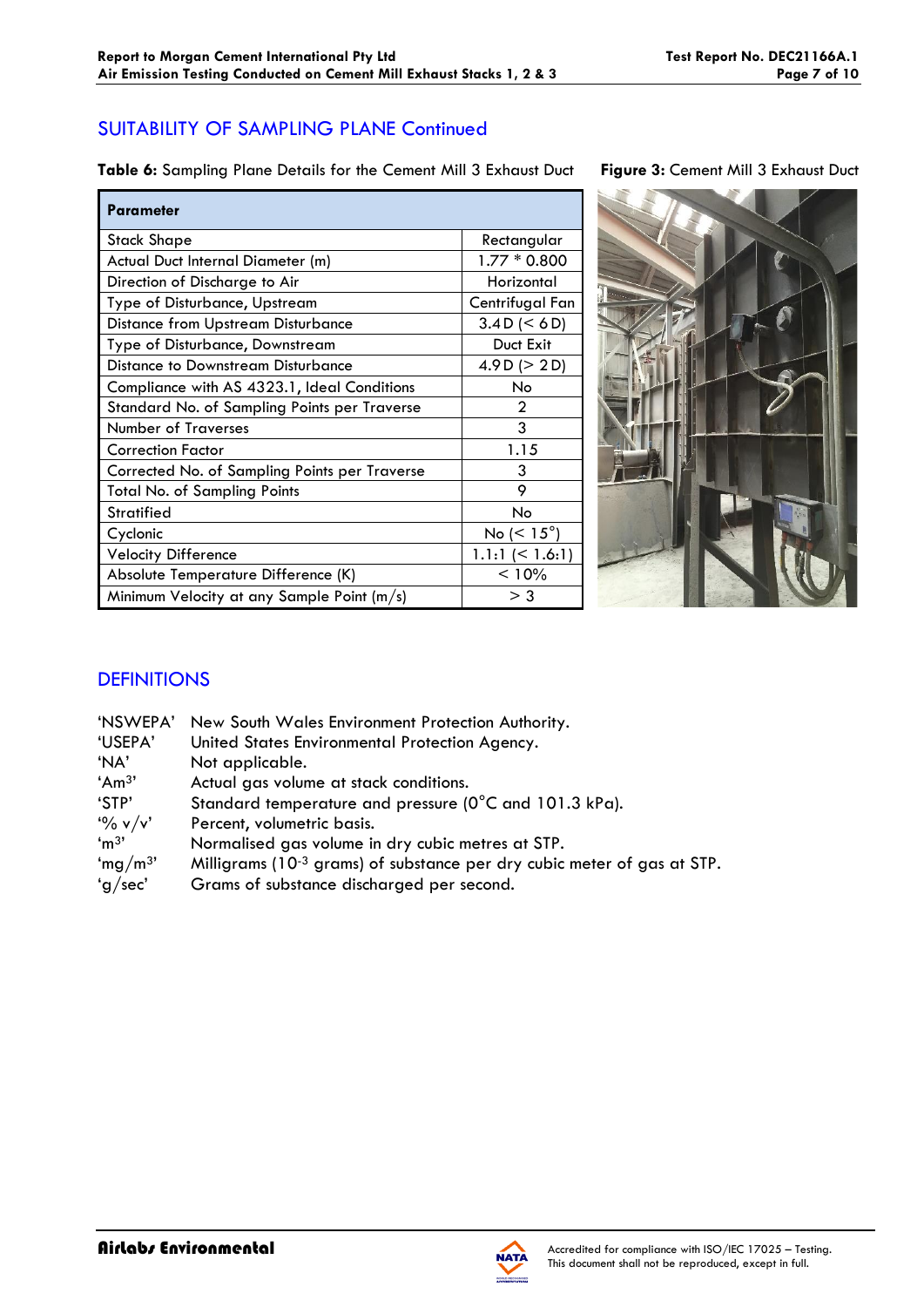### RESULTS

| Company                  | Morgan Cement International Pty Ltd         |
|--------------------------|---------------------------------------------|
| <b>Site</b>              | Foreshore Rd, Port Kembla                   |
| <b>Date of Test</b>      | 14th December 2021                          |
| <b>Source Tested</b>     | Cement Mill 1 Exhaust Duct - EPA ID No.4    |
| <b>Sampling Period</b>   | $09:02 - 10:02$                             |
| <b>Testing Officers</b>  | I Brash                                     |
| <b>Sampling Position</b> | Two 110 mm flanges in a circular metal duct |

**Table 7:** Sampling Conditions for the Cement Mill 1 Exhaust Duct

| <b>Sampling Conditions</b>                    |                      |
|-----------------------------------------------|----------------------|
| Duct dimensions at sampling plane (m)         | 0.850                |
| Average gas temperature (K)                   | 334 (61 $\degree$ C) |
| Average gas velocity $(m/s)$                  | 14.0                 |
| Actual gas flow rate $(Am^3/sec)$             | 7.96                 |
| Average moisture content $(\%v/v)$            | 0.96                 |
| Average gas flow rate at STP, dry $(m^3/sec)$ | 6.45                 |

**Table 8:** Test Results for Cement Mill 1 Exhaust Duct

| I Parameter                   | <b>Concentration</b><br>(mg/m <sup>3</sup> ) | <b>Emission Rate</b><br>(g/sec) |
|-------------------------------|----------------------------------------------|---------------------------------|
| Fine particulates $(PM_{10})$ | 2.0                                          | 0.013                           |

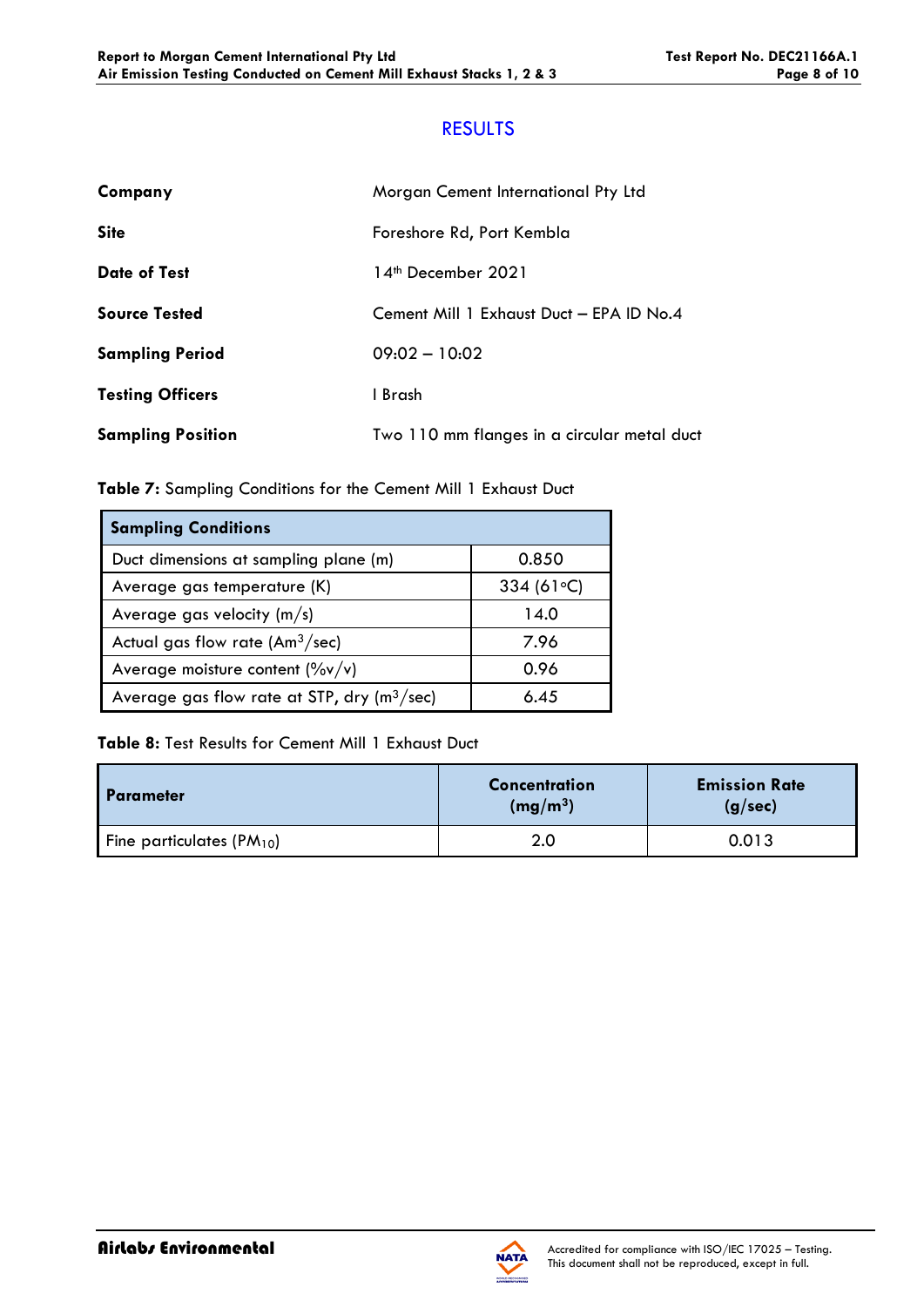## RESULTS Continued

| Company                  | Morgan Cement International Pty Ltd         |  |
|--------------------------|---------------------------------------------|--|
| <b>Site</b>              | Foreshore Rd, Port Kembla                   |  |
| <b>Date of Test</b>      | 15 <sup>th</sup> December 2021              |  |
| <b>Source Tested</b>     | Cement Mill 2 Exhaust Duct - EPA ID No.2    |  |
| <b>Sampling Period</b>   | $08:25 - 09:25$                             |  |
| <b>Testing Officers</b>  | 1 Brash                                     |  |
| <b>Sampling Position</b> | Two 110 mm flanges in a circular metal duct |  |

**Table 9:** Sampling Conditions for the Cement Mill 2 Exhaust Duct

| <b>Sampling Conditions</b>                      |                    |  |
|-------------------------------------------------|--------------------|--|
| Duct dimensions at sampling plane (m)           | 0.850              |  |
| Average gas temperature (K)                     | 340 (67 $\circ$ C) |  |
| Average gas velocity $(m/s)$                    | 13.2               |  |
| Actual gas flow rate $(Am^3/sec)$               | 7.51               |  |
| Average moisture content $(\%v/v)$              | 1.08               |  |
| Average gas flow rate at STP, dry ( $m^3$ /sec) | 5.96               |  |

**Table 10:** Test Results for the Cement Mill 2 Exhaust Duct

| I Parameter              | Concentration<br>(mg/m <sup>3</sup> ) | <b>Emission Rate</b><br>(g/sec) |
|--------------------------|---------------------------------------|---------------------------------|
| Fine particulates (PM10) |                                       | 0.0077                          |